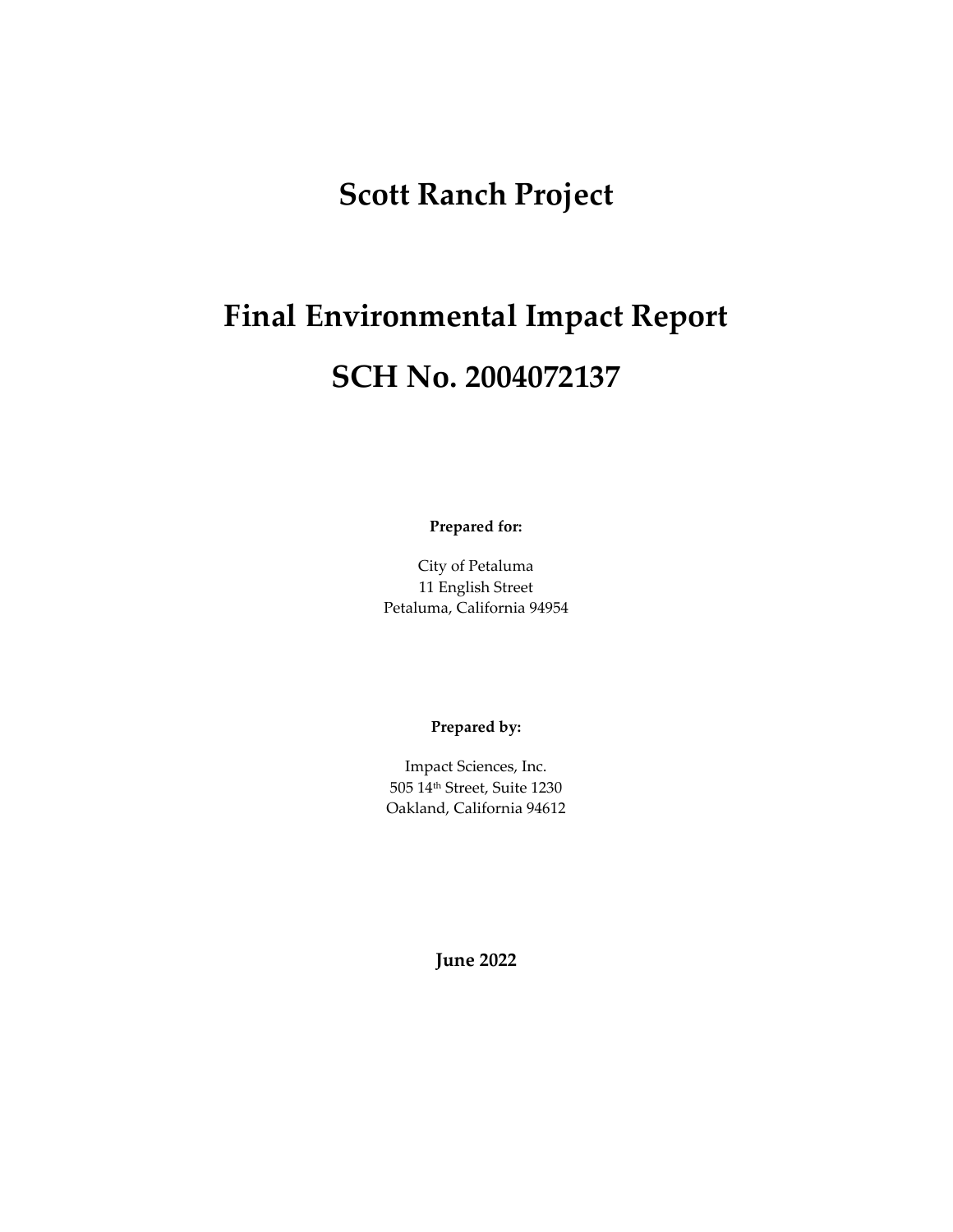### **TABLE OF CONTENTS**

| Section | <u> 1989 - John Stone, amerikansk politiker (* 1989)</u> | Page |
|---------|----------------------------------------------------------|------|
| 1.0     |                                                          |      |
| 2.0     |                                                          |      |
| 3.0     |                                                          |      |
| 4.0     |                                                          |      |
| 5.0     |                                                          |      |

#### **Appendices**

- RTC-A Biological Resources
- RTC-B Transportation
- RTC-C Noise
- RTC-D Wildfire

## **List of Figures**

| <b>Figure</b> |                                                                                        | Page |
|---------------|----------------------------------------------------------------------------------------|------|
| $3.0 - 1$     |                                                                                        |      |
| $3.0 - 2$     |                                                                                        |      |
| $3.0 - 3$     |                                                                                        |      |
| $3.0 - 4$     | Revised Putnam Park Extension Project Component Conceptual Plan (Updated) 2.0-7        |      |
| $3.0 - 5$     |                                                                                        |      |
| $3.0 - 6$     |                                                                                        |      |
| $3.0 - 7$     |                                                                                        |      |
| $3.0 - 8$     |                                                                                        |      |
| $3.0 - 9$     |                                                                                        |      |
| $3.0 - 10$    |                                                                                        |      |
| $3.0 - 11$    |                                                                                        |      |
| $3.0 - 12$    |                                                                                        |      |
| $3.0 - 13$    |                                                                                        |      |
| $3.0 - 14$    |                                                                                        |      |
| $3.0 - 15$    |                                                                                        |      |
| $3.0 - 16$    |                                                                                        |      |
| $3.0 - 17$    | Limits of Disturbance - Davidon [28-Lot] Residential Project Component (Updated)2.0-61 |      |
| $3.0 - 18$    | Limits of Disturbance - Putnam Park Extension Project Component (Updated) 2.0-65       |      |
| $3.0 - 19$    |                                                                                        |      |
| $4.3 - 2$     |                                                                                        |      |
| $3-1$         |                                                                                        |      |
| $3-2$         |                                                                                        |      |
| $4.1 - 3$     |                                                                                        |      |
| $4.1 - 4$     | View from D Street Facing Northwest Showing Project Buildout (Updated) 5.0-13          |      |
| $4.1 - 5$     |                                                                                        |      |